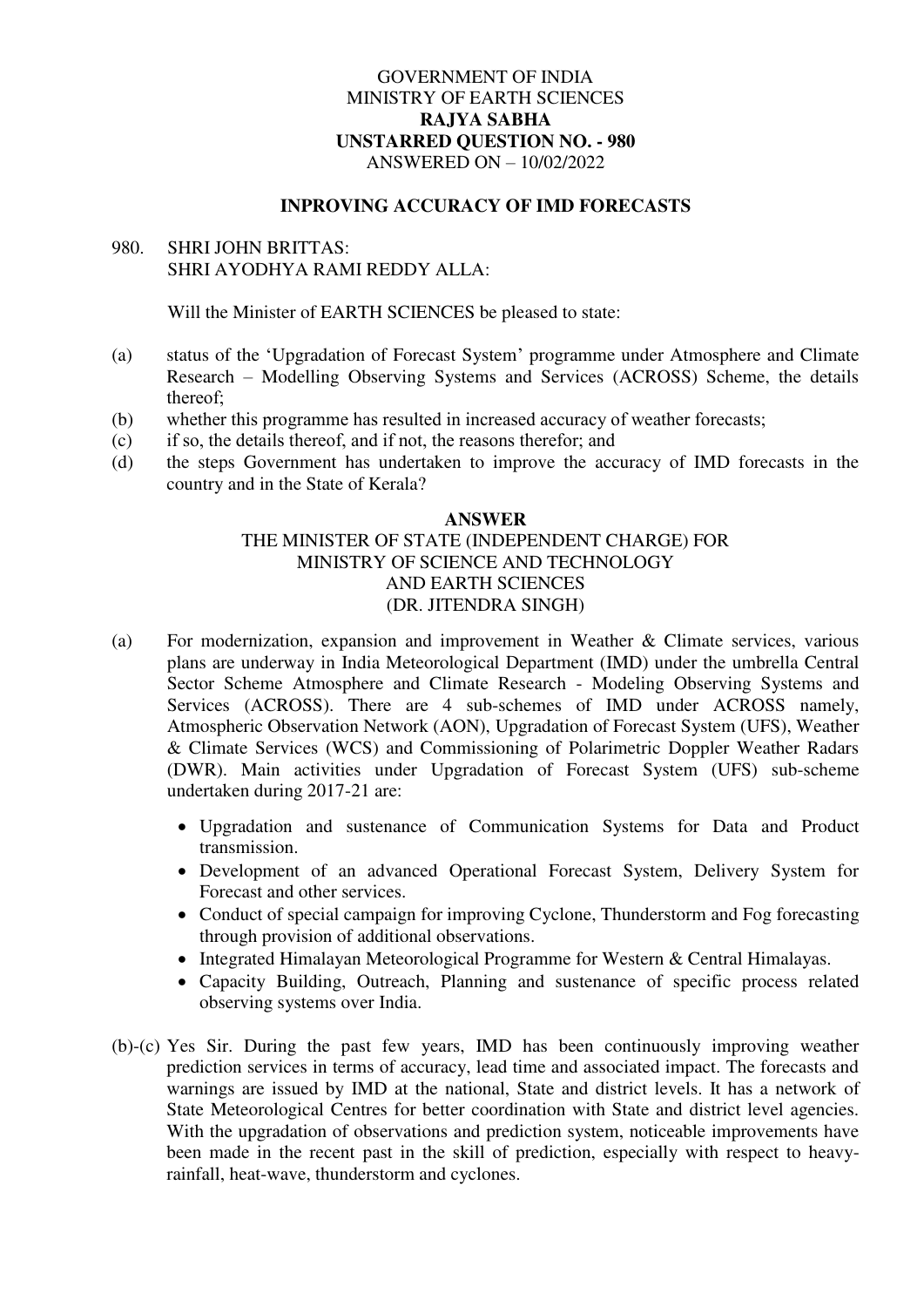The weather forecast accuracy is verified by IMD and errors and skill scores are calculated seasonwise and annually. Details of improvement in Weather Forecast Accuracy are follows:

- Probability of Detection (POD) for heavy rainfall warning with 24 hr lead period is  $74\%$ in 2021, which has improved by 51% in year 2021 as compared to their skill between 2002-20. False Alarm Rate (FAR) and Missing Rate (MR) are 26% in 2021, which has improved by 21% & 53% respectively in year 2021 as compared to their skill between 2002-20. **(Fig.-1 in Annexure-I)**
- Probability of Detection (POD) for heat wave warning with 24 hr lead period is 97% in 2021, which has improved by 15% as compared to their skill between 2014-20. False Alarm Rate (FAR) and Missing Rate (MR) are 2% & 3% respectively in 2021, which has improved by 63% & 82% respectively as compared to their skill between 2014-20. **(Fig.- 2 in Annexure-I)**
- The annual average Tropical Cyclone (TC) landfall point forecast errors in 2021 have been 16.4 km, 10.6 km and 19.8 km respectively for 24, 36 and 48 hrs against the past five year (2016-2020) average error of 31.9 km, 43.7 km and 61.5 km based on data of 2016-2020. Considering the diameter of the central region (eye) as 10-15 km, there was almost zero error in landfall point forecasts of cyclone in 2021 upto 48 hours in advance.
- The annual average TC track forecast errors in 2021 have been 63 km, 91 km and 164 km respectively for 24, 48 and 72hrs lead period against the past five year (2016-2020) average error of 77, 117 and 159 km based on data of 2016-2020. **(Fig.-3 in Annexure-I)**
- The TC track forecast skills compared to climatology and persistence forecast have been 75%, 82% and 68% respectively for the 24, 48 and 72 hrs lead against the long period average (2016-2020) skill of 64%, 76% & 78% respectively. **(Fig.-3)**
- The annual average absolute error(AE) in the TC intensity (wind) forecast has been 6.2 knots, 9.5 knots and 10.8 knots (108 nautical miles per hour) respectively for 24, 48 and 72 hrs lead period of forecast against the past five year(2016-2020) average error of 7.9, 11.4 and 14.1 knots. The skill in intensity forecast as compared to persistence forecast was 63.2%, 78.4% and 85.6% against the long period average (2016-20) skill of 52.2, 72.1 and 75.1 for 24, 48 and 72 hours lead period. **(Fig.-3)**
- Probability of Detection (POD) for thunderstorm warning with 24 hr lead period is  $86\%$ in 2021 against 31% in 2016. **(Fig.-4 in Annexure-I)**
- Probability of Detection (POD) for thunderstorm warning with 3 hourly nowcast during March to June 2021 has been 79%.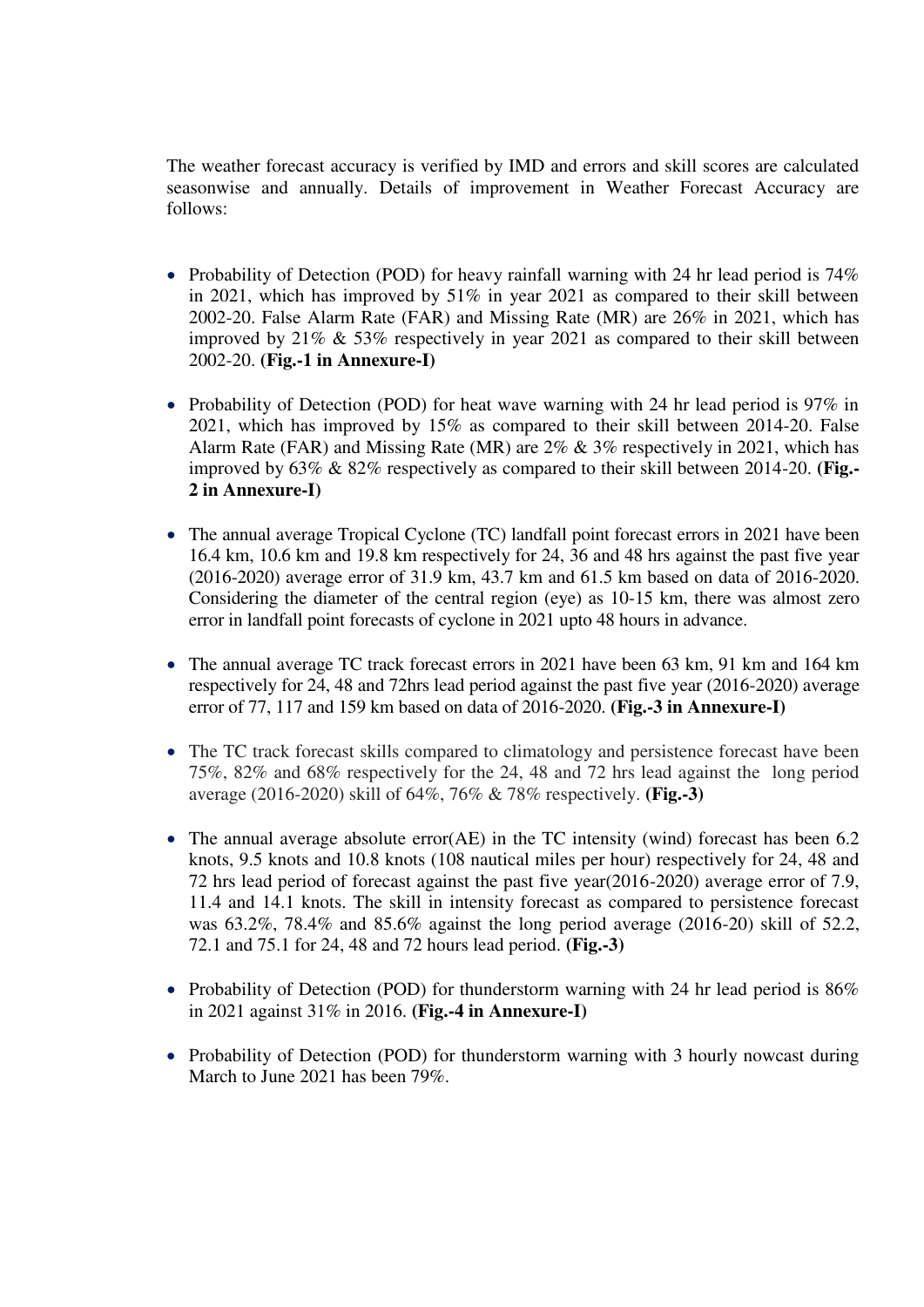(d) Recognizing the urgent need for improving monsoon prediction capabilities in the country in a systematic and timely manner, the Ministry of Earth Sciences (MoES) had launched an ambitious and well-resourced research programme on Mission mode, called the Monsoon Mission. The first phase of the mission was implemented during 2012-2017 and the second phase (2017-22) is underway. India also augmented its capability of High-Performance Computing (HPC) system, which is close to 10 petaflops capacity now and it is the backbone of the monsoon research and operational services in the country. The Monsoon Mission has helped in the significant improvement of monsoon forecasts in all time scales, right from short-range to seasonal. India is now proud of having one of the best prediction system for generating real time forecasts and warnings in all spatial scales from a location to Block, district, meteorological subdivisions and homogeneous regions and temporal scales of a few hours (nowcast), 3 days (short range forecast), 4-7 days (medium range forecast) 1- 4 weeks (extended range forecast) and one month to a season (long range forecast).

For preparing the long range forecast, latest state of the art statistical models, Coupled Atmosphere Ocean Model (MMCFS) and Multi Model Ensemble (MME) method are used. And these models have shown useful skill. Multimodal Ensemble (MME) is a universally accepted technique, which is used to improve skill of forecasts and reduce forecast errors when compared to a single model-based approach. The performance improvements are completely attributed to the collective information of all models used in the MME forecasting system.

IMD has adopted a new forecasting strategy for issuing monthly and seasonal operational forecasts for the southwest monsoon rainfall over the country by modifying the existing two stage forecasting strategy.

IMD follows a seamless forecasting strategy. The long-range forecasts (for the whole season) issued are being followed with extended range forecast issued on every Thursday with a validity period of four weeks. To follow up the extended range forecast, IMD issues short to medium range forecast and warnings at 36 meteorological sub-divisions levels daily four times valid up to next five days with an outlook for subsequent two days. The short to medium range forecast and warning at district and station level are issued by state level Meteorological Centres (MCs)/Regional Meteorological Centres (RMCs) with a validity of next five days and are updated twice a day. The short to medium range forecast is followed by very short range forecast of severe weather up to three hours (nowcast) for all the districts and 1089 cities and towns. These nowcasts are updated every three hours.

While issuing the warning suitable colour code is used to bring out the impact of the severe weather expected and to signal the Disaster Management about the course of action to be taken with respect to impending disaster weather event. Green colour corresponds to no warning hence no action is needed, yellow colour corresponds to be watchful and get updated information, orange colour to be alert and be prepared to take action whereas red colour signals to take action.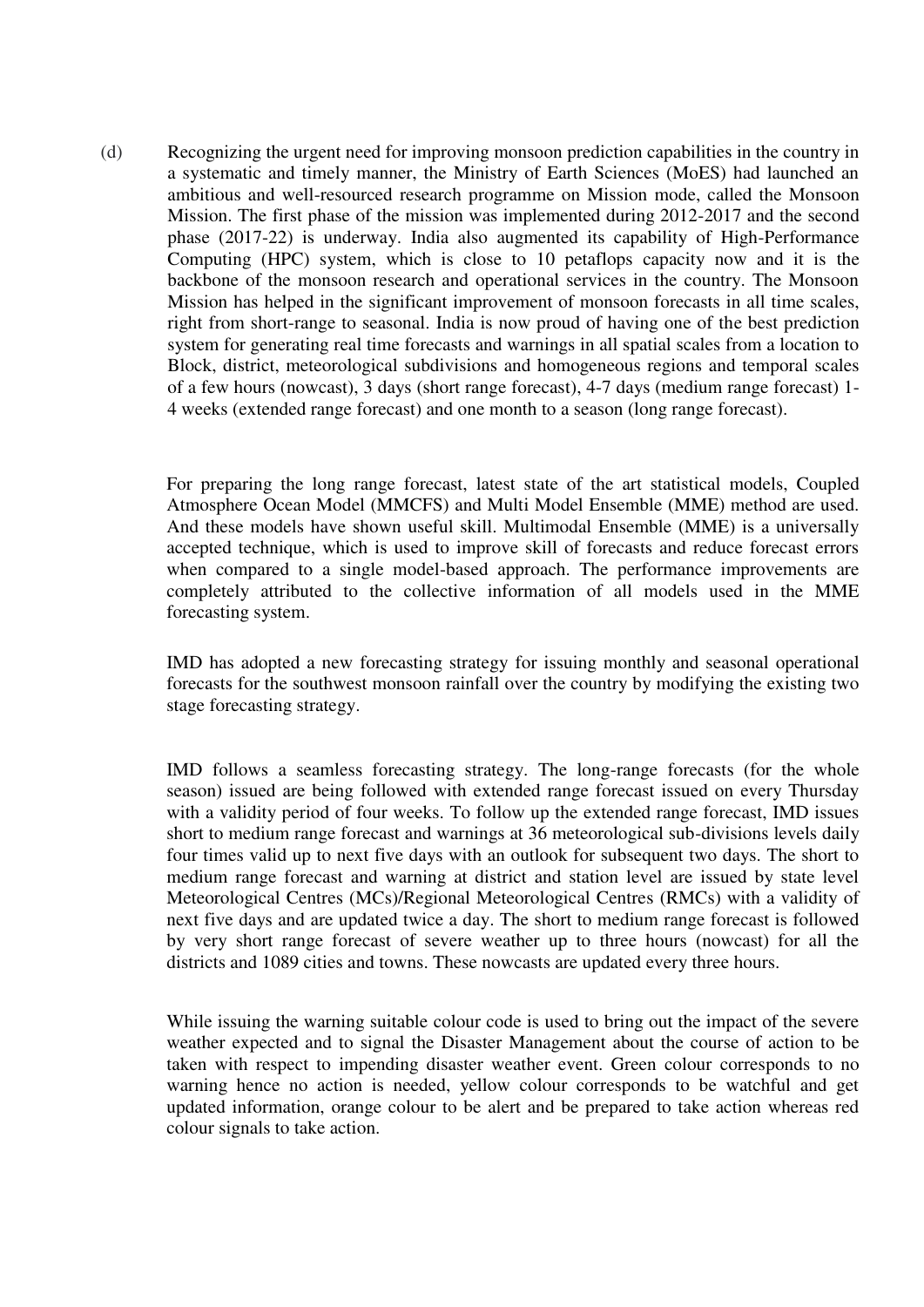IMD is issuing Impact Based Forecast (IBF) which give details of what the weather will do rather than what the weather will be. It contains the details of impacts expected from the severe weather elements and guidelines to general public about do's and don'ts while getting exposed to severe weather. These guidelines are finalised in collaboration with National Disaster Management Authority (NDMA).

 Moreover, various new initiatives, as mentioned below, have been undertaken by IMD, MoES for betterment of prediction and dissemination of warnings of extreme weather events that may cause natural disasters.

- The observational network of the department has been enhanced with installation of more number of Automatic Weather Stations (AWSs) and Automatic Raingauges (ARGs) across the country.
- Thirty three Doppler Weather Radars (DWRs) are operational across the country with 4 DWRs being commissioned in January 2022 at New Delhi, Leh, Mumbai and Chennai. Doppler Weather Radars provide adequate warning in the event of approach of Cyclonic Storms, Monsoon Depressions, Thunderstorms etc. DWR network also provides vital information for nowcasting purposes on mesoscale convective weather developments anywhere in the country.
- Multi-Mission Meteorological Data Receiving & Processing System has been established and dedicated to the nation for augmentation of satellite derived products.
- 203 new raingauge stations have been added in the District-wise Rainfall Monitoring Scheme taking the total number of stations to 4940.
- Location specific forecast for 7 days and nowcast for next 3 hours have been extended to 1164 and 1089 stations respectively covering 739 districts in the country.
- NWP Model based gridded rainfall data are provided to Central Water Commission for their flood forecasting model for all 153 river catchments and Extended Range model products for 10 river basins alongwith quantitative precipitation forecast for all river catchments valid upto next five days.
- With operationalization of Flash Flood Guidance system, generation and issue of Flash Flood Guidance has commenced for all watersheds of the country.
- Impact based forecast is already in practice for cyclone. The same is extended to heavy rainfall and heat waves.
- Common Alert Protocol (CAP) has been implemented as per WMO standard for severe weather warning. It is being utilized for Global Multi-Hazard Alert System of WMO.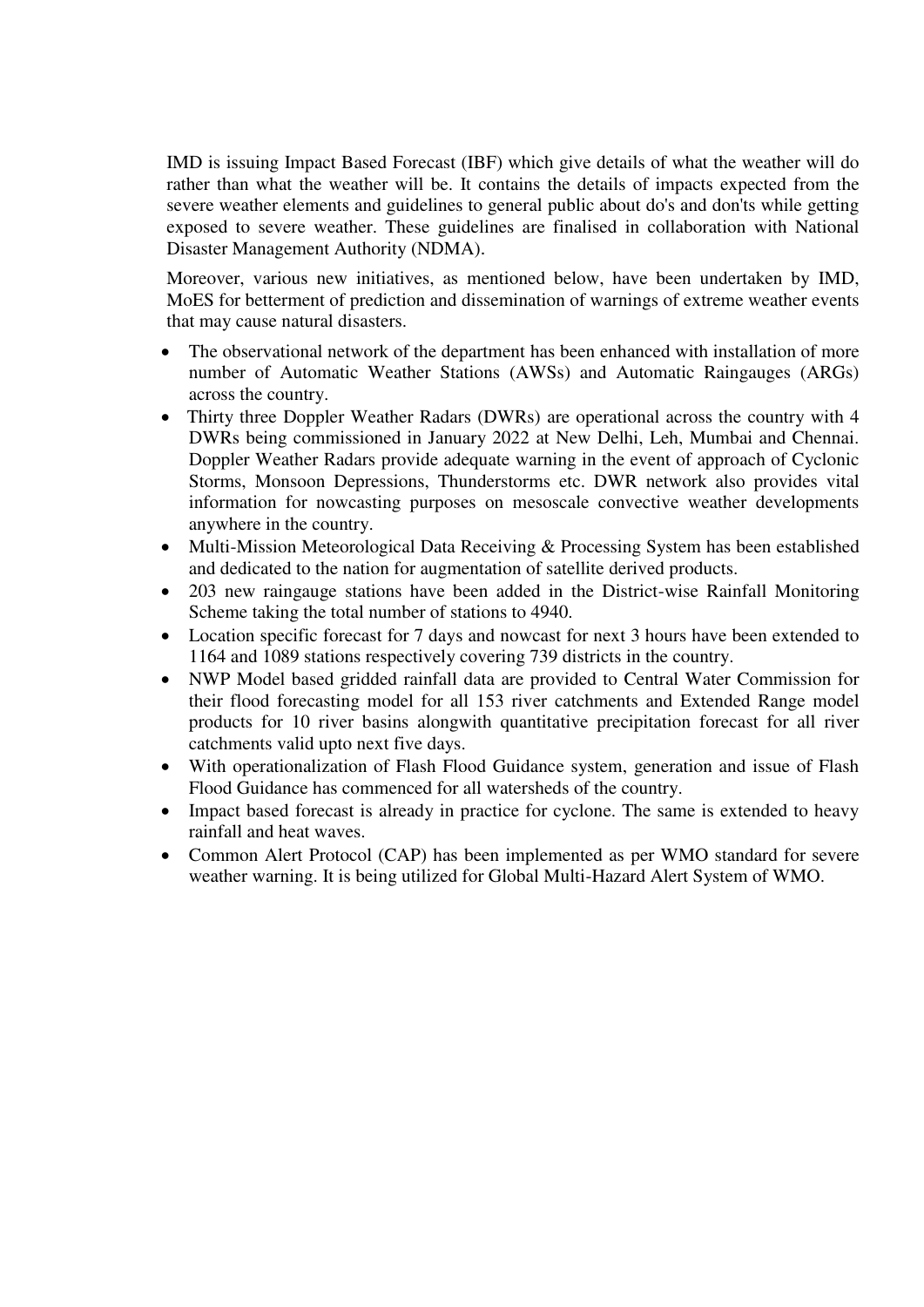#### **Annexure-I**



Fig 1: Heavy rainfall warning skill during 2021(FAR (False Alarm Rate), MR(Missing Rate), PoD (Probability of Detection) and CSI (Critical Success Index).IMD has high skill for heavy rainfall warning upto Day 5 as POD for Day 5 is more than 50%.



Fig 2: All India Summer months (April to June) 2021vs 2014-20 heat wave skill scores